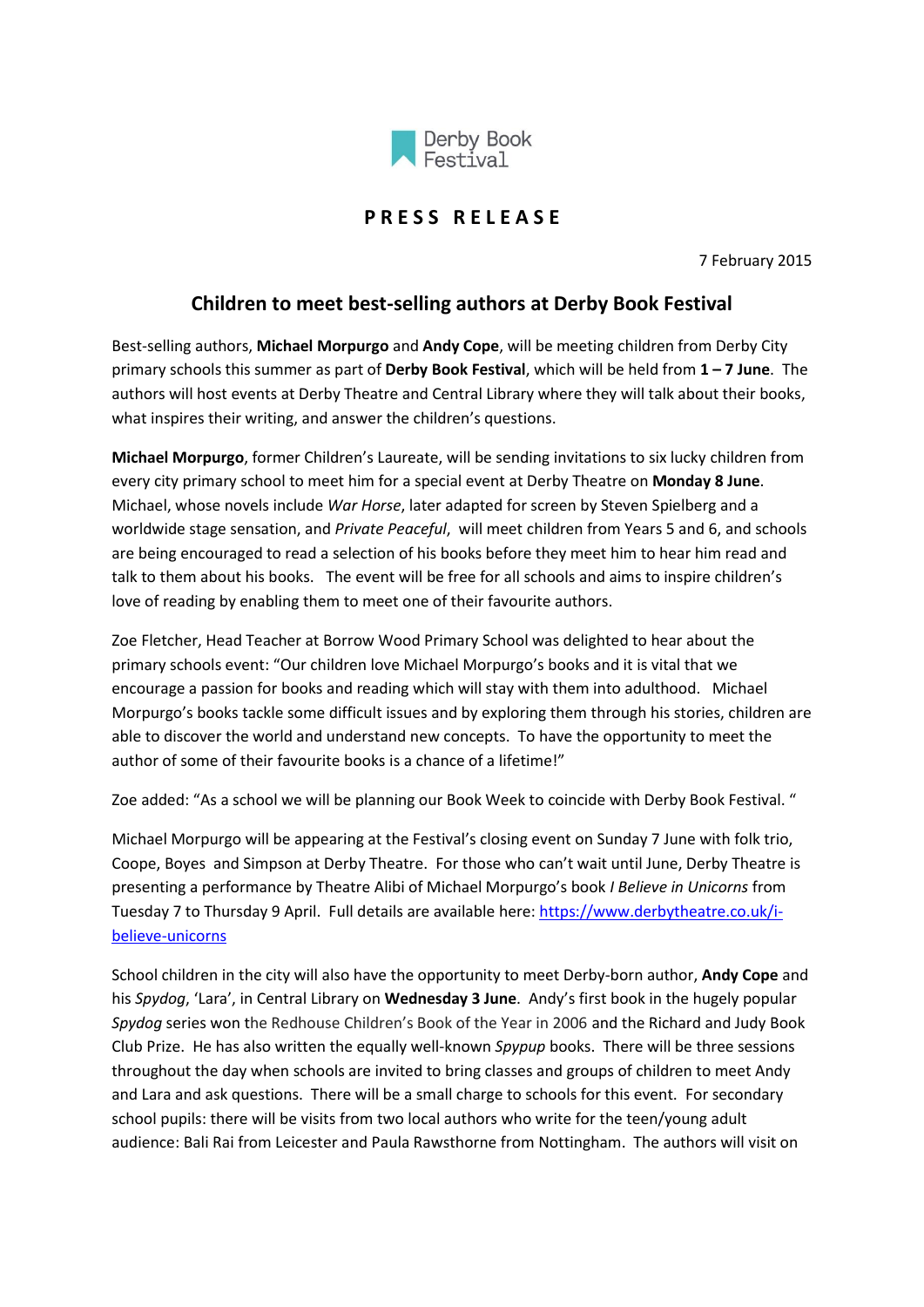**Tuesday 2 June** and **Thursday 4 June** respectively and schools will be invited to sign up for these visits.

Pre-school children won't miss out on the activities. Derby Museum's popular 'Make and Do sessions' for tots will feature David Sudbury's picture book *King of Rome* in their new Nature Gallery on Friday 5 June. Festival partners, Déda and Derby Theatre are both presenting book- related theatre productions. At Déda, Blunderbus Theatre will have two performances based on the popular children's books by Jez Alborough, *Duck in the Truck* on **Saturday 6 June**. Derby Theatre will present two performances of a new show Bookstory in their Studio Theatre on **Sunday 7 June**.

Throughout the Festival, children can take part in the Waterstones Children's Book Trail, where they can try to spot well known children's book characters in the shop windows along Sadlergate. There will also be storytelling sessions in the Market Place and Intu Derby on **Saturday 6 June** and 'Make It' sessions in the Silk Mill on **Saturday 6 and Sunday 7 June** throughout the day.

Full details of these and all the other Festival activities and events will be available when the Festival programme is revealed on World Book Night, 23 April.

- ENDS

## **Notes to Editors**

For more information contact Sian Hoyle, Festival Organiser at [sian.hoyle@talktalk.net](mailto:sian.hoyle@talktalk.net) or call her on 0776 1379562

The first Derby Book Festival will be held from  $1 - 7$  June 2015 in venues across the city with a programme packed with book related activities and events for all ages and interests. Derby Book Festival is a registered charity.

The Festival will celebrate the joy of books and reading, from author talks, discussions, live performances, films, quizzes and workshops for budding writers, to children's book trails, storytelling, theatre performances and 'Make It' sessions. The Festival will include internationally acclaimed writers, as well as those with a Derby connection, covering a range of interests, including cycling, railways, football, cricket, climbing and photography. There's something for everyone!

Michael Morpurgo website[: www.michaelmorpurgo.com/](file:///C:/Users/783243/AppData/Local/Microsoft/Windows/Temporary%20Internet%20Files/Content.Outlook/JVBUSGR4/www.michaelmorpurgo.com/)

Andy Cope website: [www.spydog451.co.uk/](http://www.spydog451.co.uk/)

Bali Rai website: [www.balirai.co.uk/](file:///C:/Users/783243/AppData/Local/Microsoft/Windows/Temporary%20Internet%20Files/Content.Outlook/JVBUSGR4/www.balirai.co.uk/)

Paula Rawsthorne website: [www.paularawsthorne.wordpress.com/](file:///C:/Users/783243/AppData/Local/Microsoft/Windows/Temporary%20Internet%20Files/Content.Outlook/JVBUSGR4/www.paularawsthorne.wordpress.com/)

**More information about Book Story at Derby Theatre:** Monstro Theatre **BOOKSTORY** Sun 7 June, 11.30am & 2pm Tickets £9 Concessions £6